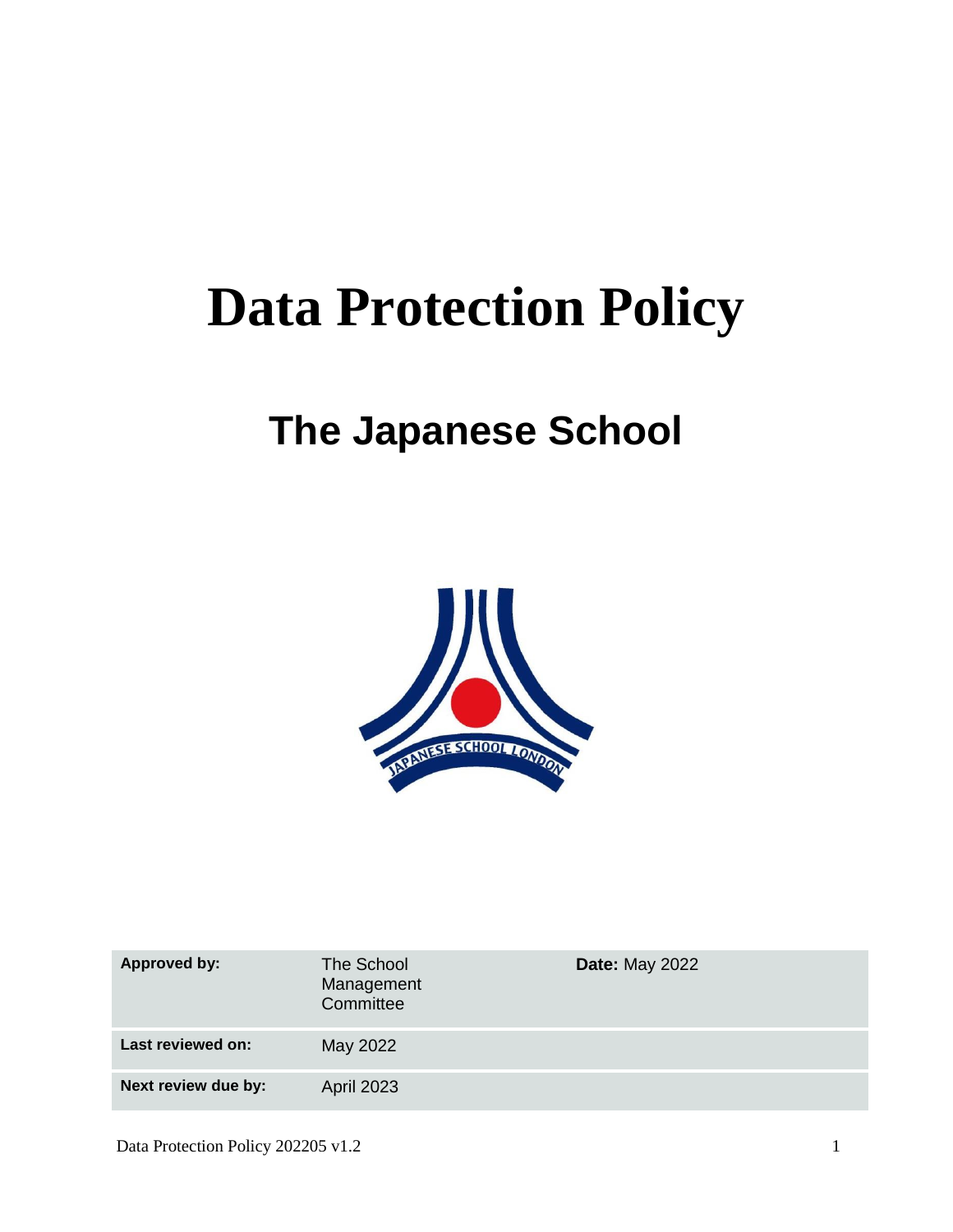| <b>Version Number</b> | <b>Modified By</b> | <b>Modifications Made</b> | Date            | Status* |
|-----------------------|--------------------|---------------------------|-----------------|---------|
|                       |                    |                           | <b>Modified</b> |         |
| 1.0                   | KN                 | Initial version           | 17/12/2021      | Final   |
| 1.1                   | KO                 | Updated                   | 27/04/2022      | Draft   |
| 1.2                   | KO                 | Review and update         | 04/05/2022      | Final   |
|                       |                    |                           |                 |         |
|                       |                    |                           |                 |         |
|                       |                    |                           |                 |         |
|                       |                    |                           |                 |         |

Draft, Revised, Final, etc.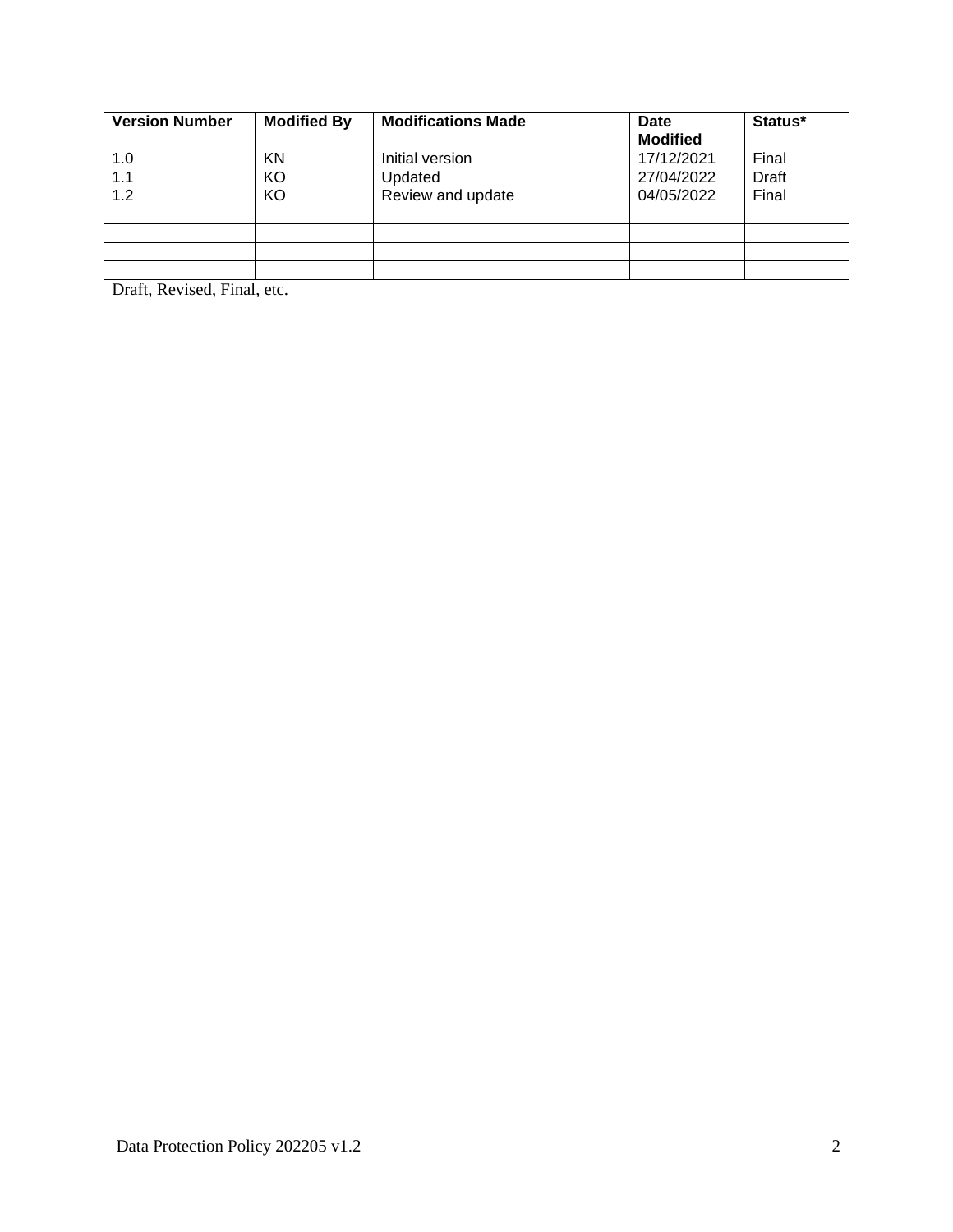#### **Definitions**

**School** means The Japanese School Limited, a registered School.

**GDPR** means the General Data Protection Regulation.

**Responsible Person** means Secretary.

**Register of Systems** means a register of all systems or contexts in which personal data is processed by the School.

#### **1. Data protection principles**

The School is committed to processing data in accordance with its responsibilities under the GDPR.

Article 5 of the GDPR requires that personal data shall be:

- a. processed lawfully, fairly and in a transparent manner in relation to individuals;
- b. collected for specified, explicit and legitimate purposes and not further processed in a manner that is incompatible with those purposes; further processing for archiving purposes in the public interest, scientific or historical research purposes or statistical purposes shall not be considered to be incompatible with the initial purposes;
- c. adequate, relevant and limited to what is necessary in relation to the purposes for which they are processed;
- d. accurate and, where necessary, kept up to date;
- e. every reasonable step must be taken to ensure that personal data that are inaccurate, having regard to the purposes for which they are processed, are erased or rectified without delay;
- f. kept in a form which permits identification of data subjects for no longer than is necessary for the purposes for which the personal data are processed;
- g. personal data may be stored for longer periods insofar as the personal data will be processed solely for archiving purposes in the public interest, scientific or historical research purposes or statistical purposes subject to implementation of the appropriate technical and organisational measures required by the GDPR in order to safeguard the rights and freedoms of individuals; and
- h. processed in a manner that ensures appropriate security of the personal data, including protection against unauthorised or unlawful processing and against accidental loss, destruction or damage, using appropriate technical or organisational measures."

#### **2. General provisions**

- a. This policy applies to all personal data processed by the School.
- b. The Responsible Person shall take responsibility for the School's ongoing compliance with this policy.
- c. This policy shall be reviewed at least annually.
- d. The School shall register with the Information Commissioner's Office as an organisation that processes personal data.

#### **3. Lawful, fair and transparent processing**

a. To ensure its processing of data is lawful, fair and transparent, the School shall maintain a